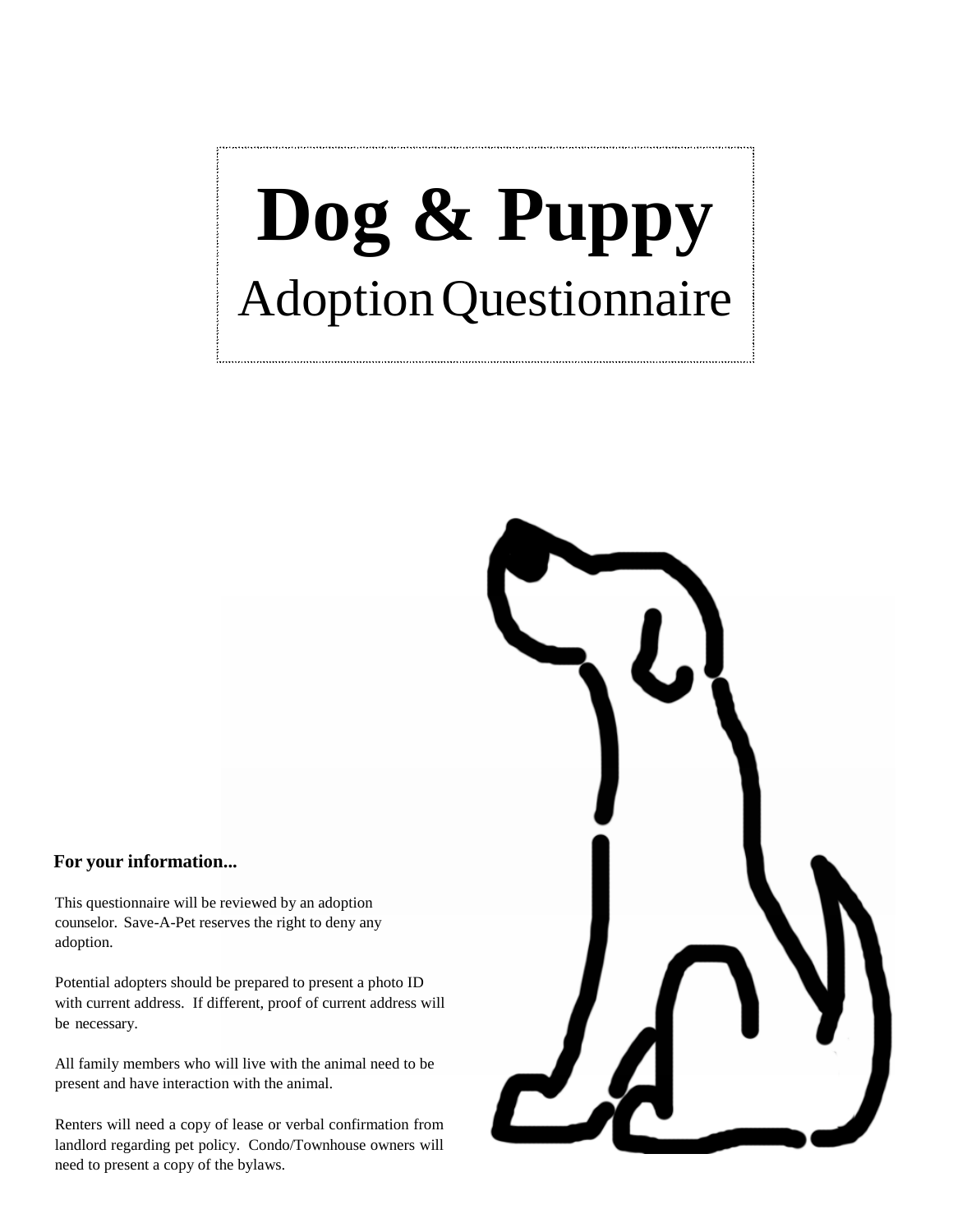

**Save-A-Pet Adoption Questionnaire**

*This questionnaire is the property of Save-A-Pet*

Name(s) of dogs you are interested in:

| <b>Potential Adopter Information</b> |                                                                                                                                                                                                                                |                 |                  |                  |                                                                                                       |                                                                                                                                                                   |                           |  |
|--------------------------------------|--------------------------------------------------------------------------------------------------------------------------------------------------------------------------------------------------------------------------------|-----------------|------------------|------------------|-------------------------------------------------------------------------------------------------------|-------------------------------------------------------------------------------------------------------------------------------------------------------------------|---------------------------|--|
| (Adult#1) Last Name: First Name:     |                                                                                                                                                                                                                                |                 |                  |                  |                                                                                                       |                                                                                                                                                                   | Birth Date: $/$ /         |  |
| (Adult#2) Last Name: First Name:     |                                                                                                                                                                                                                                |                 |                  |                  |                                                                                                       |                                                                                                                                                                   | Birth Date: $\frac{1}{2}$ |  |
|                                      |                                                                                                                                                                                                                                |                 |                  |                  |                                                                                                       | Home Phone: $(\_\_)$ -                                                                                                                                            |                           |  |
|                                      |                                                                                                                                                                                                                                |                 | Zip:             |                  |                                                                                                       | $(Adult\#1)$ Cell Phone: $(\_\_\_\_\_\_\_\_\$                                                                                                                     |                           |  |
|                                      |                                                                                                                                                                                                                                |                 |                  |                  |                                                                                                       | $(Adult \#2)$ Cell Phone: $($                                                                                                                                     |                           |  |
|                                      | # of Years at Residence: If at address less than 1 year $\rightarrow$ Prior Address:                                                                                                                                           |                 |                  |                  |                                                                                                       |                                                                                                                                                                   |                           |  |
| Type of Property: $\Box$ House       |                                                                                                                                                                                                                                |                 |                  |                  |                                                                                                       | Prior City:                                                                                                                                                       |                           |  |
|                                      | $\Box$ Townhouse                                                                                                                                                                                                               |                 |                  |                  |                                                                                                       |                                                                                                                                                                   |                           |  |
|                                      | $\Box$ Apartment                                                                                                                                                                                                               |                 |                  |                  |                                                                                                       | Do you $\Box$ Rent $\rightarrow$ Landlord / Complex Name:                                                                                                         |                           |  |
|                                      | $\Box$ Condo                                                                                                                                                                                                                   |                 | $\Box$ Own       |                  |                                                                                                       | Landlord / Complex Phone: (2008)                                                                                                                                  |                           |  |
|                                      | $\Box$ Mobile Home                                                                                                                                                                                                             |                 |                  |                  |                                                                                                       | Are you allowed pets? $\Box$ Yes                                                                                                                                  |                           |  |
|                                      | $\Box$ Other:                                                                                                                                                                                                                  |                 |                  |                  |                                                                                                       | $\Box$ No                                                                                                                                                         |                           |  |
|                                      |                                                                                                                                                                                                                                |                 |                  |                  |                                                                                                       |                                                                                                                                                                   |                           |  |
|                                      |                                                                                                                                                                                                                                |                 |                  |                  |                                                                                                       | $\text{Position:}\n\begin{picture}(1,0) \label{eq:prob:nonlinear} \end{picture}$ $\text{Position:}\n\begin{picture}(1,0) \label{eq:prob:nonlinear} \end{picture}$ |                           |  |
|                                      | $(Adult#2)$ Employer:                                                                                                                                                                                                          |                 |                  |                  | Position:                                                                                             | Phone: $($ $)$ $-$                                                                                                                                                |                           |  |
|                                      |                                                                                                                                                                                                                                |                 |                  |                  |                                                                                                       |                                                                                                                                                                   |                           |  |
| <b>Household Information</b>         |                                                                                                                                                                                                                                |                 |                  |                  |                                                                                                       |                                                                                                                                                                   |                           |  |
|                                      |                                                                                                                                                                                                                                |                 |                  |                  |                                                                                                       |                                                                                                                                                                   |                           |  |
|                                      | # of adults in household: Relationship(s): Relationship(s) = Relationship(s) = Relationship(s) = Relationship(s) = Relationship(s) = Relationship(s) = Relationship(s) = Relationship(s) = Relationship(s) = Relationship(s) = |                 |                  |                  |                                                                                                       |                                                                                                                                                                   |                           |  |
|                                      |                                                                                                                                                                                                                                |                 |                  |                  |                                                                                                       |                                                                                                                                                                   |                           |  |
|                                      | Is anyone allergic to animals? $\Box$ Yes $\Box$ No If yes, who and to what type of animal?                                                                                                                                    |                 |                  |                  |                                                                                                       |                                                                                                                                                                   |                           |  |
|                                      | If you have to move in the future, what will you do with your pets?                                                                                                                                                            |                 |                  |                  |                                                                                                       |                                                                                                                                                                   |                           |  |
|                                      |                                                                                                                                                                                                                                |                 |                  |                  |                                                                                                       |                                                                                                                                                                   |                           |  |
|                                      | What are your beliefs regarding spaying/neutering?<br>Do you plan on cropping your dog's ears and/or docking your dog's tail? $\Box$ Yes $\Box$ No If yes, why?                                                                |                 |                  |                  |                                                                                                       |                                                                                                                                                                   |                           |  |
|                                      |                                                                                                                                                                                                                                |                 |                  |                  |                                                                                                       |                                                                                                                                                                   |                           |  |
|                                      |                                                                                                                                                                                                                                |                 |                  |                  |                                                                                                       |                                                                                                                                                                   |                           |  |
| <b>Pet Ownership</b>                 |                                                                                                                                                                                                                                |                 |                  |                  |                                                                                                       |                                                                                                                                                                   |                           |  |
|                                      | Please list all dogs and cats you have owned as an adult (past and present)                                                                                                                                                    |                 |                  |                  |                                                                                                       |                                                                                                                                                                   |                           |  |
| Name                                 | Age <br>Breed                                                                                                                                                                                                                  | Sex             |                  |                  |                                                                                                       | Neutered   Declawed   Deceased   Where are they if not in household?                                                                                              |                           |  |
|                                      |                                                                                                                                                                                                                                | $M$ F<br>M<br>F | Yes No<br>Yes No | Yes No<br>Yes No | Yes No<br>Yes No                                                                                      |                                                                                                                                                                   |                           |  |
|                                      |                                                                                                                                                                                                                                | $M$ F           | Yes No           | Yes No           | Yes No                                                                                                |                                                                                                                                                                   |                           |  |
|                                      |                                                                                                                                                                                                                                | М<br>F          | Yes No           | Yes No           | Yes No                                                                                                |                                                                                                                                                                   |                           |  |
|                                      |                                                                                                                                                                                                                                | F<br>M          | Yes No           | Yes No           | Yes No                                                                                                |                                                                                                                                                                   |                           |  |
|                                      |                                                                                                                                                                                                                                | F<br>M          | Yes No           | Yes No           | Yes No                                                                                                |                                                                                                                                                                   |                           |  |
|                                      |                                                                                                                                                                                                                                | F<br>М          | Yes No           | Yes No           | Yes No                                                                                                |                                                                                                                                                                   |                           |  |
|                                      |                                                                                                                                                                                                                                |                 |                  |                  |                                                                                                       |                                                                                                                                                                   |                           |  |
| Who is your Veterinarian?            |                                                                                                                                                                                                                                |                 |                  |                  |                                                                                                       |                                                                                                                                                                   |                           |  |
| Vet's City:                          | State:                                                                                                                                                                                                                         | Phone: (        |                  |                  | $\overline{\phantom{a}}$ ) $\overline{\phantom{a}}$ $\overline{\phantom{a}}$ $\overline{\phantom{a}}$ |                                                                                                                                                                   |                           |  |
|                                      | When was Current Pet's Last Visit to a Veterinarian? /                                                                                                                                                                         |                 |                  |                  |                                                                                                       |                                                                                                                                                                   |                           |  |
|                                      | Are all your pets up to date on vaccinations?                                                                                                                                                                                  |                 | $\Box$ Yes       |                  |                                                                                                       |                                                                                                                                                                   |                           |  |
|                                      |                                                                                                                                                                                                                                |                 |                  |                  |                                                                                                       | $\Box$ No $\rightarrow$ Why?                                                                                                                                      |                           |  |
| # of Pet's you have had as an Adult: |                                                                                                                                                                                                                                |                 |                  |                  |                                                                                                       |                                                                                                                                                                   |                           |  |
|                                      | Have you adopted from Save-A-Pet in the Past? $\Box$ Yes $\rightarrow$ Where is Animal now?                                                                                                                                    |                 |                  |                  |                                                                                                       |                                                                                                                                                                   |                           |  |
|                                      |                                                                                                                                                                                                                                |                 | $\Box$ No        |                  |                                                                                                       |                                                                                                                                                                   |                           |  |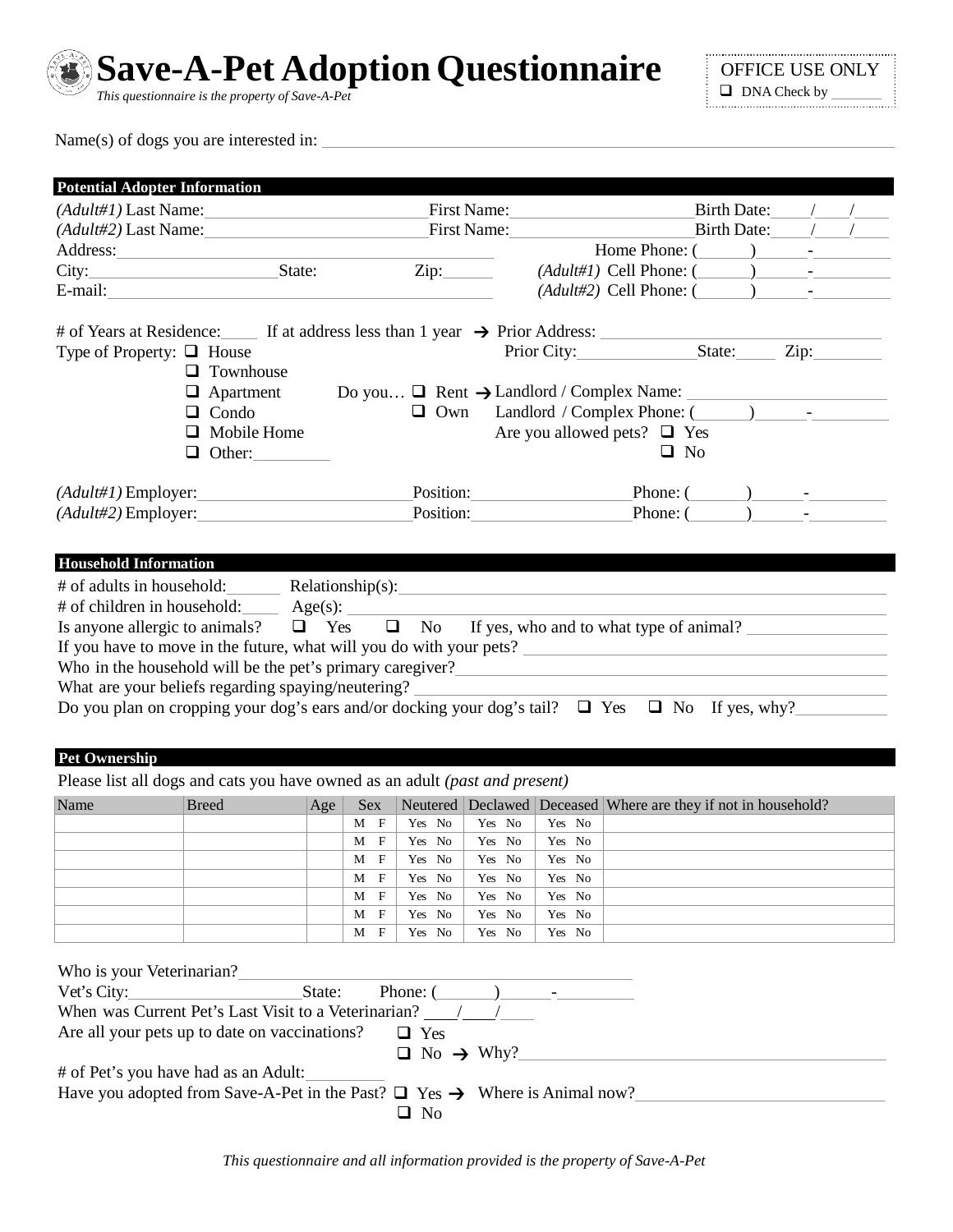Describe your ideal pet / Why do you want to adopt?

| What kind of pet are you looking for?<br>$\Box$ Indoor<br>$\Box$ Outdoor<br>$\Box$ Indoor/Outdoor | Where will the dog be when<br>you're home?<br>you're not home?                                                                                                                                                   |
|---------------------------------------------------------------------------------------------------|------------------------------------------------------------------------------------------------------------------------------------------------------------------------------------------------------------------|
|                                                                                                   |                                                                                                                                                                                                                  |
|                                                                                                   | How will you entertain/exercise your dog?                                                                                                                                                                        |
|                                                                                                   |                                                                                                                                                                                                                  |
|                                                                                                   |                                                                                                                                                                                                                  |
|                                                                                                   | How much time are you prepared to allow for your new pet to adjust to your home?______________________________                                                                                                   |
|                                                                                                   | Under what circumstances would you not keep or return this dog?                                                                                                                                                  |
|                                                                                                   | How many hours a day will your dog be alone?                                                                                                                                                                     |
|                                                                                                   | Are you committed to providing a responsible home for your pet's entire life (could be 15+ years)? $\square$ Yes<br>$\Box$ No                                                                                    |
| would they be willing to be a co-signer for this adoption?                                        | If your pet were to outlive you, do you know someone that could take over care of the pet in that situation and<br>$\Box$ Yes $\Box$ No $\Box$ Not Necessary                                                     |
|                                                                                                   | Have you ever turned an animal in to a shelter? $\Box$ Yes $\Box$ No If Yes, why?                                                                                                                                |
|                                                                                                   | Are you prepared to assume the financial responsibilities of providing your dog with adequate food, training, toys,<br>routine and emergency medical care etc. (approx. \$1,000+ per year)? $\Box$ Yes $\Box$ No |
| How did you learn about Save-A-Pet?<br>$\Box$ Other:                                              | $\Box$ Friend/Family $\Box$ Prior Supporter/Adopter $\Box$ Newspaper $\Box$ Drive by $\Box$ Internet<br>$\Box$ Yellow Pages                                                                                      |
|                                                                                                   | Are you willing to sign a legal contract agreeing to pet owner responsibility? $\Box$ Yes<br>$\Box$ No                                                                                                           |

By my signature, I certify that the above information is complete and correct and that I am at least 21 years of age. I *realize that any misrepresentation of fact may result in my losing the privilege of adopting an animal. I understand that completing this questionnaire does not guarantee or reserve an animal and that Save-A-Pet has the right to deny my* request for adoption. I authorize verification of all statements on this questionnaire including but not limited to prior *vet medical history. I understand that this questionnaire is the property of Save-A-Pet who reserves the right to share this information with other shelters and rescue organizations.*

*Signature Date*

/ /